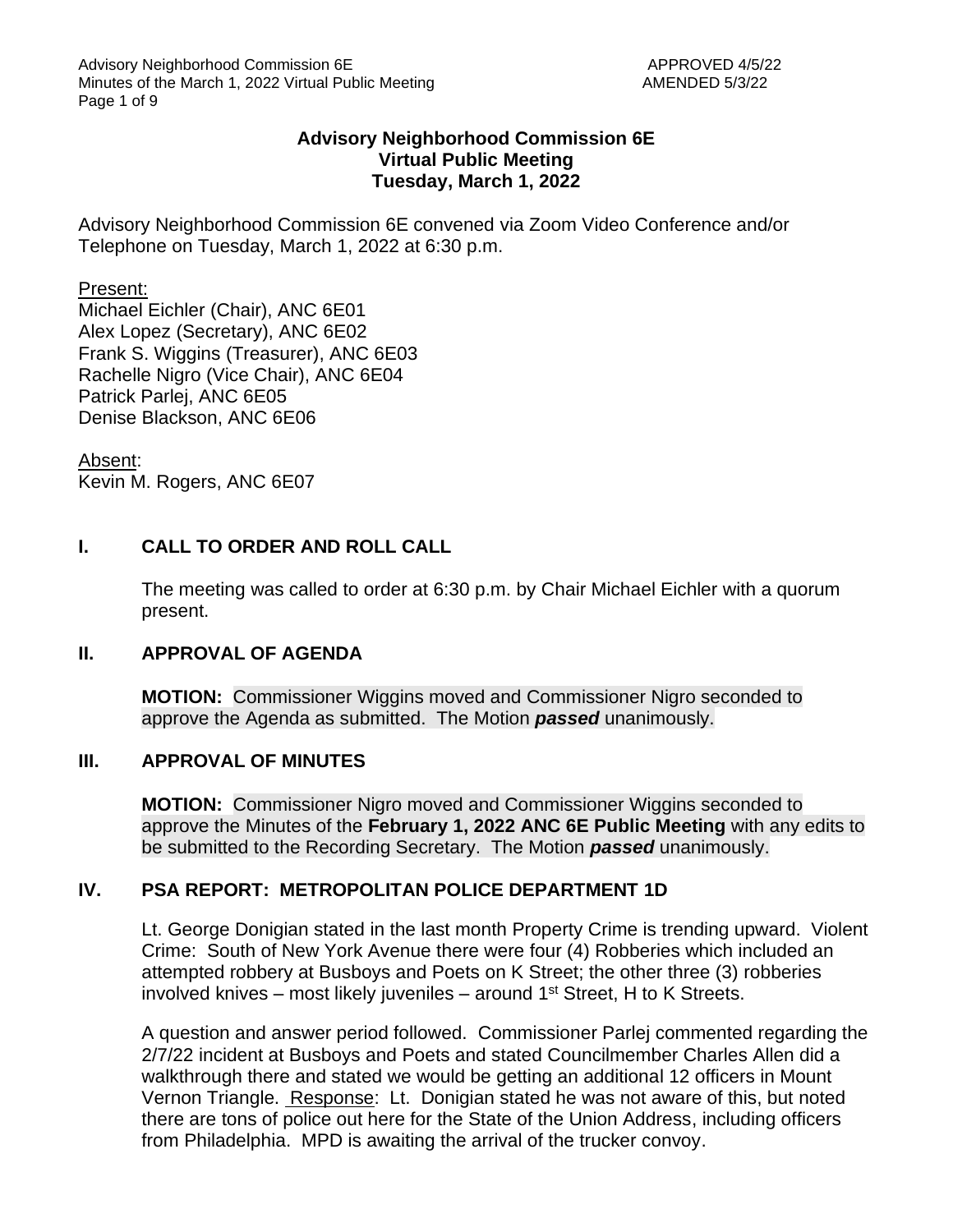Commissioner Eichler stated he saw a police vehicle with its lights on blocking the bike lane at the 7-Eleven.

Community Q&A:

- **o** Is there any correlation to the rise in crime to when the homeless shelter on 5th Street switched from a women's shelter to a men's shelter? No known correlation.
- **o** Anonymous: ANC 2C has been monitoring the homeless situation on 5th and discussed last month. The agency said it will be closing the shelter in spring/summer for renovations and then it will go back to a women's shelter. Captain Dorrough and the agency are well aware of the crime issues coming from the shelter. The Downtown BID has also committed to cleaning up all the trash and other items from the shelter.

## **V. PSA REPORT: METROPOLITAN POLICE DEPARTMENT 3D**

Captain Ryan Small reported on crime for the last 30 days. 5 reported Violent Crimes; 2 ADW and 3 Robberies. Slight increase from last year. Substantial decrease in Robberies from last year. Stolen Autos – in the last week, 18 vehicles reported stolen, 13 of which were opportunistic crimes, i.e., delivery drivers leaving their vehicles running. MPD has been doing traffic enforcement in school zones.

A question and answer period followed.

Commissioner Nigro stated she was reporting live from Ward 5 and just feet away from where the homicide took place – what is the status? Response: People involved in that incident were known to each other. Commissioner Nigro asked whether MPD spoke to any of her constituents about footage from their Ring doorbell cameras? Response: Captain Small responded he cannot discuss this.

Commissioner Lopez stated this past Sunday there was a shooting at  $7<sup>th</sup>$  & S Street NW – shell casings found; was this incident people shooting at each other? Response: This is an active investigation. There were two vehicles exchanging gunshots with each other.

Commissioner Eichler thanked Captain Small for the update on school traffic enforcement. **(1)** In this regard, can you publicly state which schools officers are stationed at? Response: There are Special Operation Divisions (SODs) that deploy officers at different locations. They try to hit the school safety zones; they make their decisions based on data on a rotating basis; **(2)** asked if U-turns are illegal. He saw a vehicle making a U-turn across a double yellow line by Banneker High School.

Community Q&A:

**o** A resident stated she just moved to 1110 6<sup>th</sup> Street, NW and there have been 4 attempted burglaries in the last 10 days; another burglary last night. How are you addressing this? Response: When you make the call, let them know you want to talk to the officer. Dispatch did not assign officers until 30 minutes after the call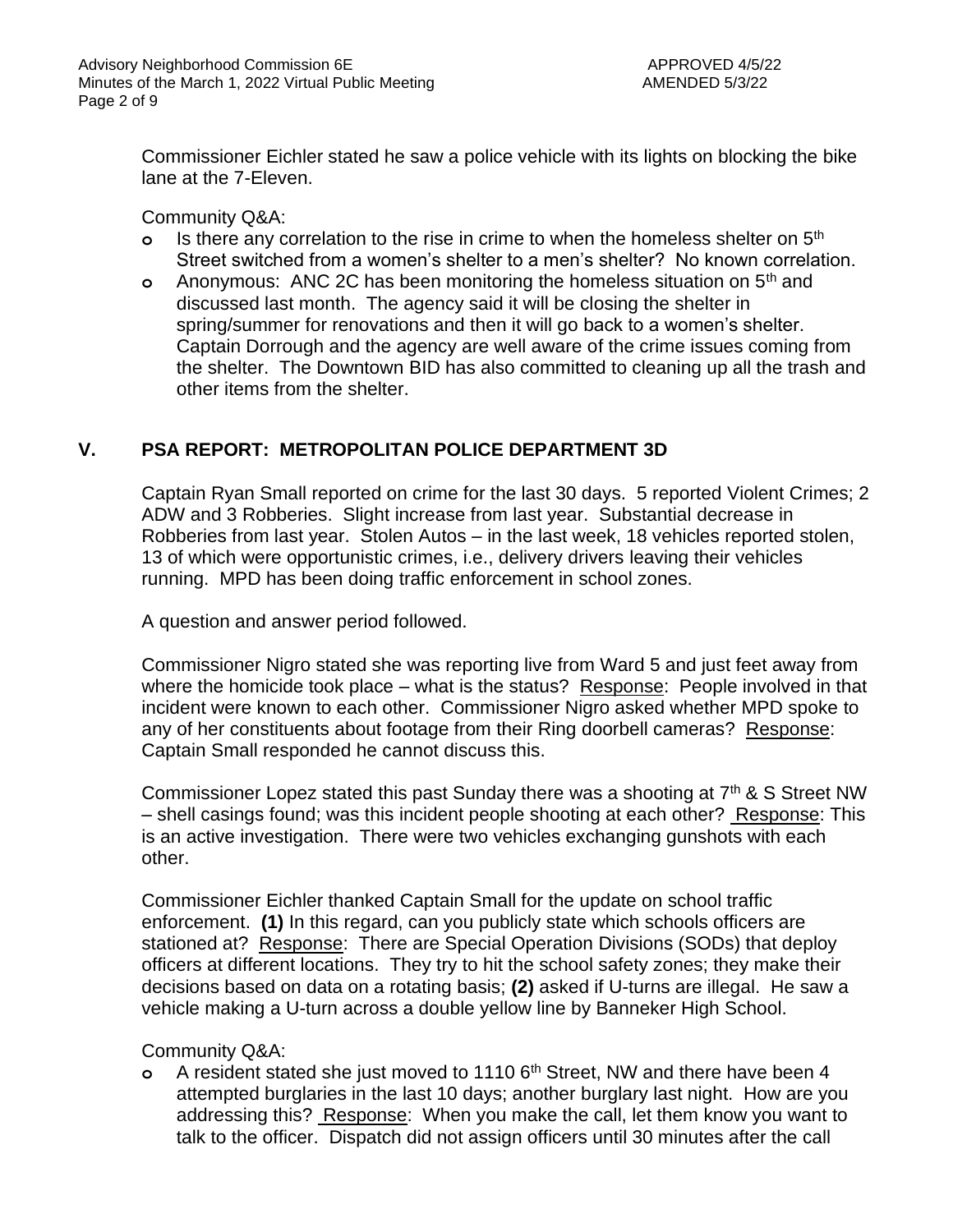came in. Commissioner Nigro raised issues with the Office of Unified Communications.

- **o** A resident was looking for contact info of who is in charge of 3D and who can we ask about past crime events. Response: Contact Captain Small at: Ryan.Small@dc.gov.
- **o** John Shaw: What do we know about the barrage of gunfire early Monday morning on the 600 block of S Street? See response to Commissioner Lopez's question above.
- **o** One of the most dangerous traffic violations is speeding. How exactly does MPD focus on enforcement for those who are speeding? Response: Speed cameras, ticketing, radar guns, "Unreasonable Speed" not well received by hearing examiners.
- **o** Bernie car windows on Kirby Street are being busted and broken into often. How is this being addressed? How can we be protected? He keeps his car clear of everything and on a daily basis he comes out and sees that another neighbor's car window has been broken.

## **VI. REPORT OF MAYOR'S OFFICE OF COMMUNITY RELATIONS AND SERVICES (MOCRS)** Kevin Pham, [kevin.pham@dc.gov,](mailto:kevin.pham@dc.gov) 202-341-3659

Kevin Pham (Ward 6) stated: **(1)** as of today, DC's mask mandate has been dialed back, but masks will still be required at schools, child care facilities, healthcare/medical facilities, libraries, nursing homes, shelters, correctional facilities, and public transit; starting tomorrow, the DC Covid center in Ward 6 will be making available free KN 95 masks for children; **(2)** DPW's street sweeping program is resuming today; there is a grace period from March 1-15 where vehicles parked in locations that are slated for cleaning will be given warnings; **(3)** the Mayor is still crafting her budget – budget expected to be submitted to the Council in late March or early April.

A question and answer period followed.

Commissioner Parlej asked if there is anything that can be shared publicly on MOCRS efforts with respect to Plaza West? Response: Have a small working group made up of MVT, CID, Councilmember Allen and Housing Management at Plaza West. The working group is meeting bi-weekly with community members. There had been concerns about connecting persons with mental health issues to the right resources. They have invited the Director of DBH to come and speak with the group and put him in touch with Plaza West. Plaza West has been in communication with FEMS to make sure their fire safety regulations are up to date. There were also concerns about unauthorized people parking in the Plaza West garage; new parking permits issued.

Commissioner Eichler asked about the gun violence at  $7<sup>th</sup>$  and O and  $8<sup>th</sup>$  and O and City Market. There are bullet holes everywhere. What is the Mayor doing to address this block of O Street and what can be done to reduce the shootings? Any structural changes being considered, i.e., closing the street. Response: MPD plays a role; have Violence Interrupters; please contact him off line after the meeting.

Commissioner Nigro stated she is done with this violence.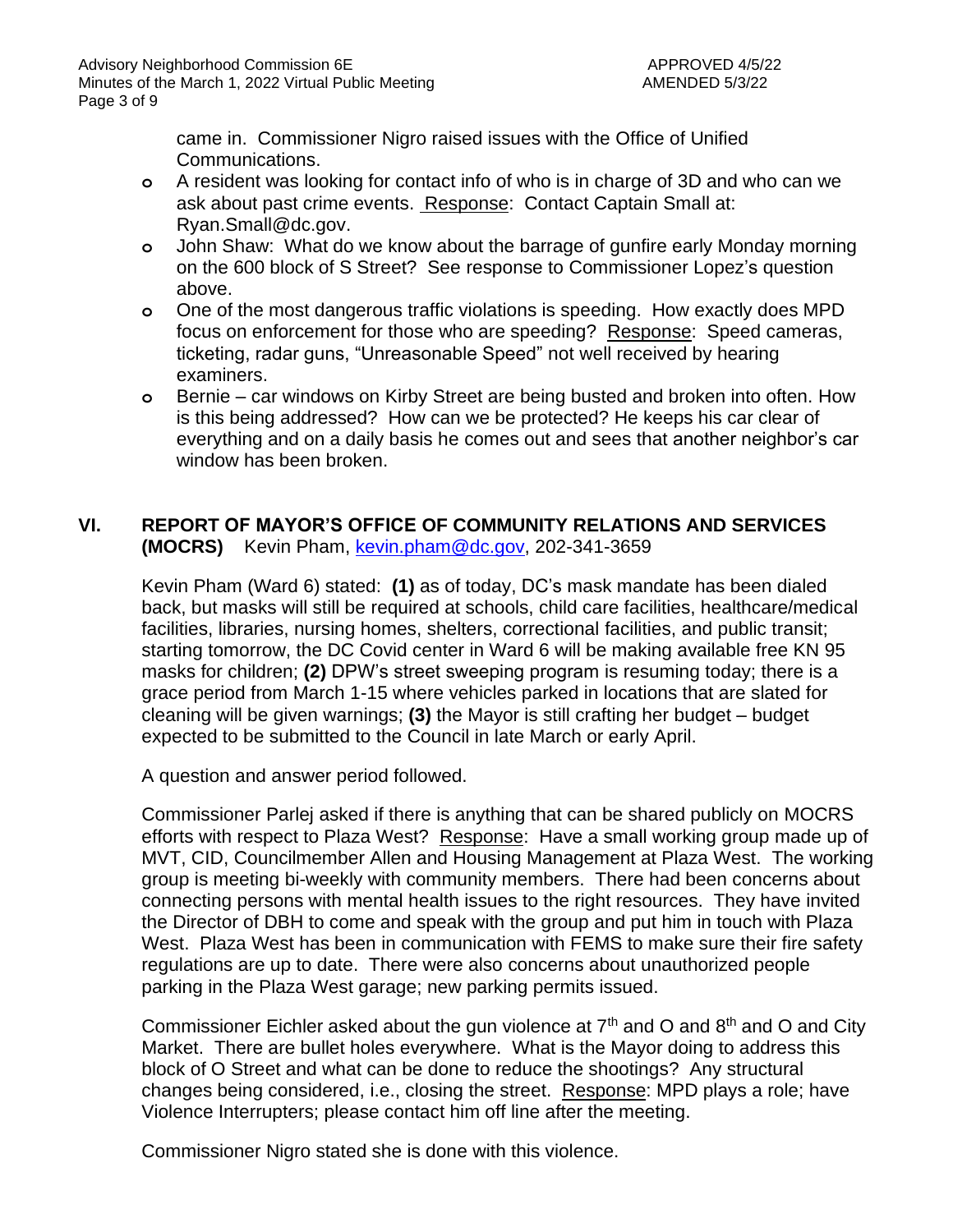Commissioner Lopez suggested inviting ONES and OAG to a future ANC 6E Meeting. He also asked when ANC 6E has a resolution, for example, the budget, where should these resolutions be directed and should we expect a response? Response: Submit resolutions to the Executive Office of the Mayor (EOM).

Community Q&A:

**o** John Shaw: So after March 15, if cars are mis-parked on street cleaning day and block a street, will they be towed? Response: They will be subject to a \$45 fine.

## **VII. REMARKS FROM WARD 5 COUNCILMEMBER KENYAN MCDUFFIE**

Councilmember McDuffie welcomed thee folks that are part of Ward 5. He provided a brief background on himself:

- **o** Re-elected in 2018 to the Council.
- **o** Did Government Relations work for two years;
- **o** Chaired the Public Safety Judiciary Committee in 2015/2016;
- **o** Chaired the Committee on Business and Economic Development in 2017.

The last Performance Oversight Hearing was held on Thursday. Does the Commission have any priorities it would like him to share?

In regard to Redistricting, Commissioner Nigro asked whether certain blocks on New Jersey Avenue and New York Avenue are proposed to be part of Ward 5. She does not want these two blocks to be ignored. The heads of the Ward 2 and Ward 5 Committees have come together about this option. Response: He did not choose these blocks to be part of Ward 5, but he embraced it. He would like to be able to work together with Commissioner Nigro and the other commissioners.

Commissioner Eichler asked what is the status of the Ward 5 Redistricting Task Force and have you considered the possibility of those two blocks being included in Ward 5 in what may be 2G? Response: He has empowered the co-chairs of the Task Force to do their work and he does not want to preempt their decision.

Commissioner Lopez stated he knows the Councilmember has in the past supported the Violence Interrupters Program. It was recently announced OAG's Cure the Streets will have a new focus on splits between Ward 6 (Northwest One and Sursum Corda area) and Ward 5 (Ivy City). These two neighborhoods are not contiguous, but will you push for funding in the FY 2023 Budget so that OAG can set up Cure the Streets programs focused on these neighborhoods separately? Response: He was not aware of this, but he has been a huge proponent of the Cure Violence model. Some of you may be familiar with the Neighborhood Engagement Achieves Results (NEAR) Act. The NEAR Act is on a parallel track with law enforcement. OAG's Cure the Streets implements the cure violence model which is part of the NEAR Act. The ONSE also implements aspects of the NEAR ACT. He would like to see better coordination between these two entities. He is advocating for more funding for Violence Interrupters.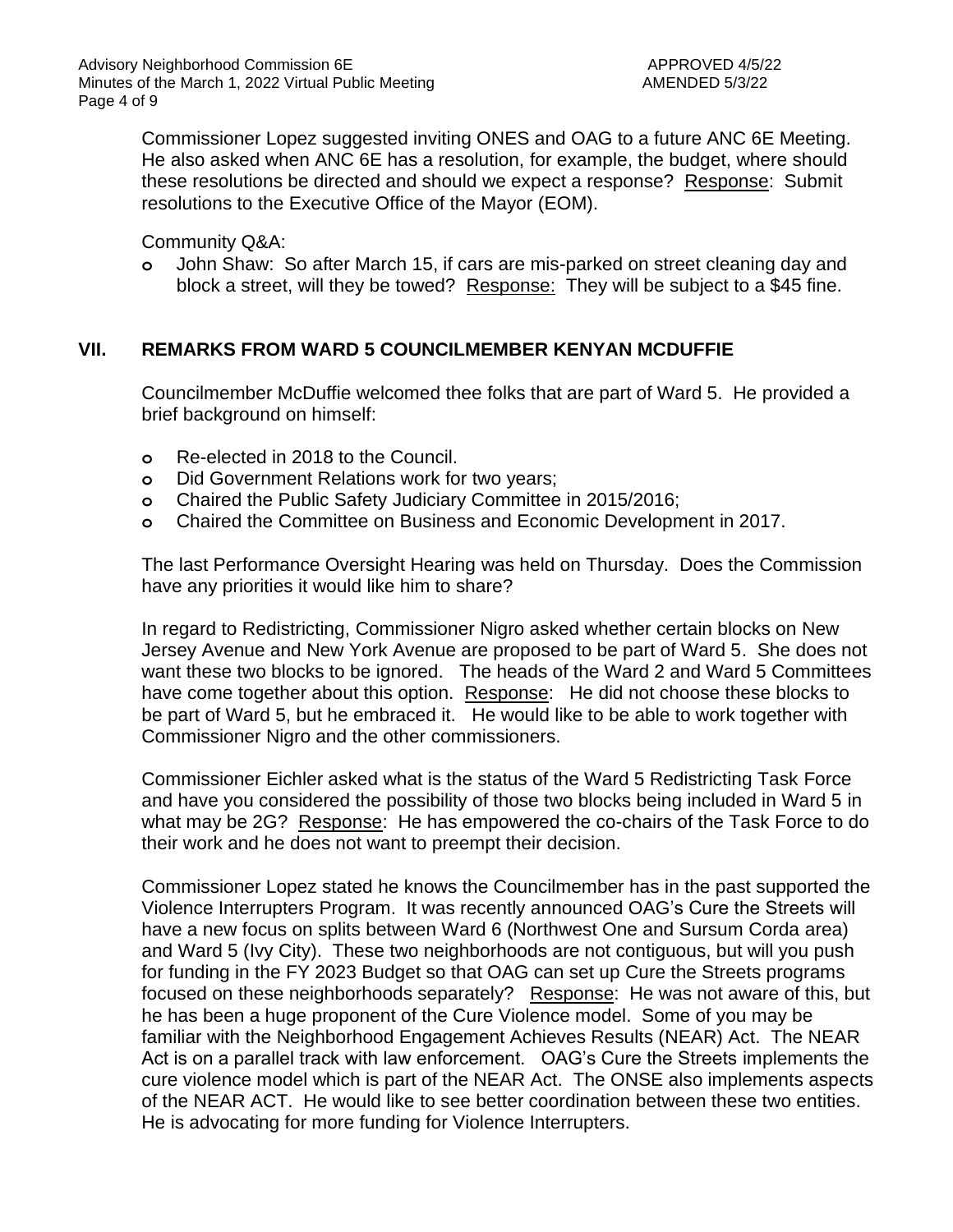### **VIII. REPORT FROM WARD 2 COUNCILMEMBER PINTO'S OFFICE**

[bpinto@dccouncil.us;](mailto:bpinto@dccouncil.us) 202-724-8058; https://www.brookepintodc.com/ Brian Romanowski, Constituent Services Director, [bromanowski@dccouncil.us](mailto:bromanowski@dccouncil.us)

Mr. Romanowski stated the following: **(1)** Our office has completed SMD walks with Commissioner Lopez and Nigro and is looking forward to scheduling same with Commissioners Eichler and Wiggins; **(2)** He is happy to see many of you at the groundbreaking at Parcel 42 on Saturday; **(3)** end of Agency Performance Oversight Hearings – Mayor Bowser will submit her budget on March 16, 2022. Any budget requests can be sent to Ella Hanson at: [ehanson@dc.council.us;](mailto:ehanson@dc.council.us) **(4)** He knows the Commissioners will be receiving updates later in the meeting on Redistricting; **(5) The**  Reopen DC Alcohol Amendment passed its first vote today. The important thing to note is that this amendment extends streeteries until 2023 and allows them to stay up year round; **(6)** there is a new speed camera at 9<sup>th</sup> Street between N and O Streets NW; **(7)** improving public safety is the Councilmember's top priority – she requested additional funding for Violence Interrupters; **(8)** expanding bike and foot patrols; **(9)** After March 15, 2022, any vehicles parked in areas slated or street cleaning will be subject to a \$45 fine.

A question and answer period followed.

Anonymous: Now that Councilmember Pinto is overseeing Shaw, what is her focus when comes to supporting our neighborhood and what does she see as the most pressing issues? Response: **(1)** Public Safety; **(2)** Addressing Homelessness; **(3)**  Business Recovery and growth: **(4)** Safe routes to school; **(5)** Bicycle safety.

#### **IX. REPORT FROM WARD 6 COUNCILMEMBER ALLEN'S OFFICE**

Naomi Mitchell stated the following: **(1)** Ward 6's overall territory has increased significantly over the past 10 years which will mean we will probably wind up with some very large ANCs. In regard to mixed ANCs between two wards, Ward 6 and Ward 8 Councilmembers have tentatively agreed to a mixed joint commission for the Navy Yard area. This is a unique situation; **(2)** Violence Interrupters – Councilmember Allen is proposing a significant increase in the budget for this; **(3)** We are experiencing pain with the losses in the Wards; **(4)** Legislation passed today that will allow DC teachers and staff to run for the State Board of Election; **(5)** Legislation passed allowing certain people who qualify to get vouchers for housing.

#### **X. SUPPORT FOR dLENA REQUEST TO EXPAND SIDEWALK CAFÉ [6E05]**

Representative Present: Matt Minora, Mallios & O'Brien

Alex Padro stated the ABC Licensing Committee met and voted unanimously to support both Stipulated and Permanent liquor licenses.

Matt Minora stated the Placard Notice of Public Hearing incorrectly stated 35 to 80 seats when it should have been 45 to 80 seats. And furthemore that dLena has been operating with 80 seats on their sidewalk café since they opened because their temporary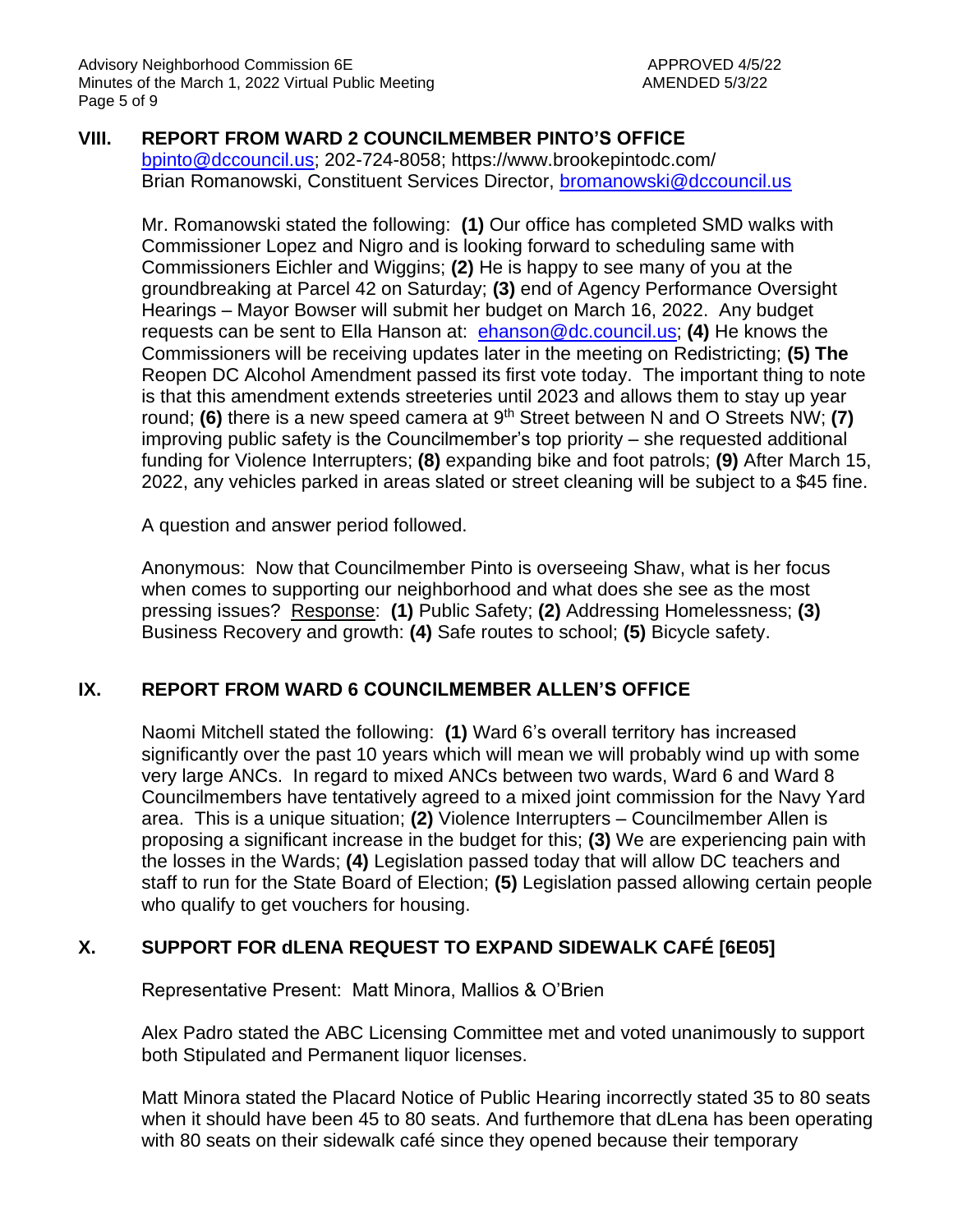sidewalk café allowed for it. This request formalized / made permanent the 80 seats in the sidewalk café.

Commissioner Parlej stated a Settlement Agreement was previously reached and was happy to report that there have been no complaints about noise.

**MOTION:** Commissioner Parlej moved and Commissioner Nigro seconded that ANC 6E support the request for support from dLena, 476 K Street, NW, for the substantial change to its Retailer's Class "CR" Restaurant license to expand the sidewalk café seating to 80 patrons and for a stipulated license and that said support be communicated in writing to the ABC Board. The Motion *passed* unanimously.

## **XI. SUPPORT FOR UPDATING PUD LANGUAGE CHANGE FOR CAPITAL VISTA TO PERMIT DAY CARE [6E07]**

This item was stricken from the Agenda.

## **XII. SUPPORT FOR SPEED HUMPS ON THE 400 BLOCK OF WARNER STREET NW [6E02]**

Commissioner Lopez drafted a letter to DDOT. The Transportation Committee met and recommended support for speed humps on the 400 block of Warner Street, NW due to drivers speeding, using Warner Street as a vehicle cut-through, and failing to come to complete stops at stops signs and pedestrian crossings.

**MOTION:** Commissioner Lopez moved and Commissioner Nigro seconded that ANC 6E requests that DDOT install vertical speed control devices, such as speed humps, on the 400 block of Warner Street, NW and that said support be communicated in writing to DDOT. The Motion *passed* unanimously.

#### **XIII. CALL FOR SIGNIFICANT INVESTMENTS IN PUBLIC SAFETY IN FY23 DC BUDGET**

Commissioner Parlej drafted a letter addressed to Mayor Bowser, Attorney General Racine, Metropolitan Police Chief Contee, and ANC 6E Councilmembers to urge them to make significant investments in public safety funding this year. Commissioner Eichler asked Commissioner Parlej to include the citation that he had emailed to him in the draft letter.

**MOTION:** Commissioner Parlej moved and Commissioner Wiggins seconded that ANC 6E support the resolution entitled "Call for Significant Investments in Public Safety in the FY 23 DC Budget and that said resolution be communicated in writing to Mayor Bowser, Attorney General Racine, MPD Chief Robert Contee, and Councilmembers Allen, Pinto and McDuffie. The Motion *passed* unanimously.

### **XIV. RESOLUTION RECOGNIZING THE COLUMBIAN HARMONY CEMETERY IN SQUARE 475 AND SUPPORTING A COMMEMORATIVE WORK AT THIS SITE [6E02]**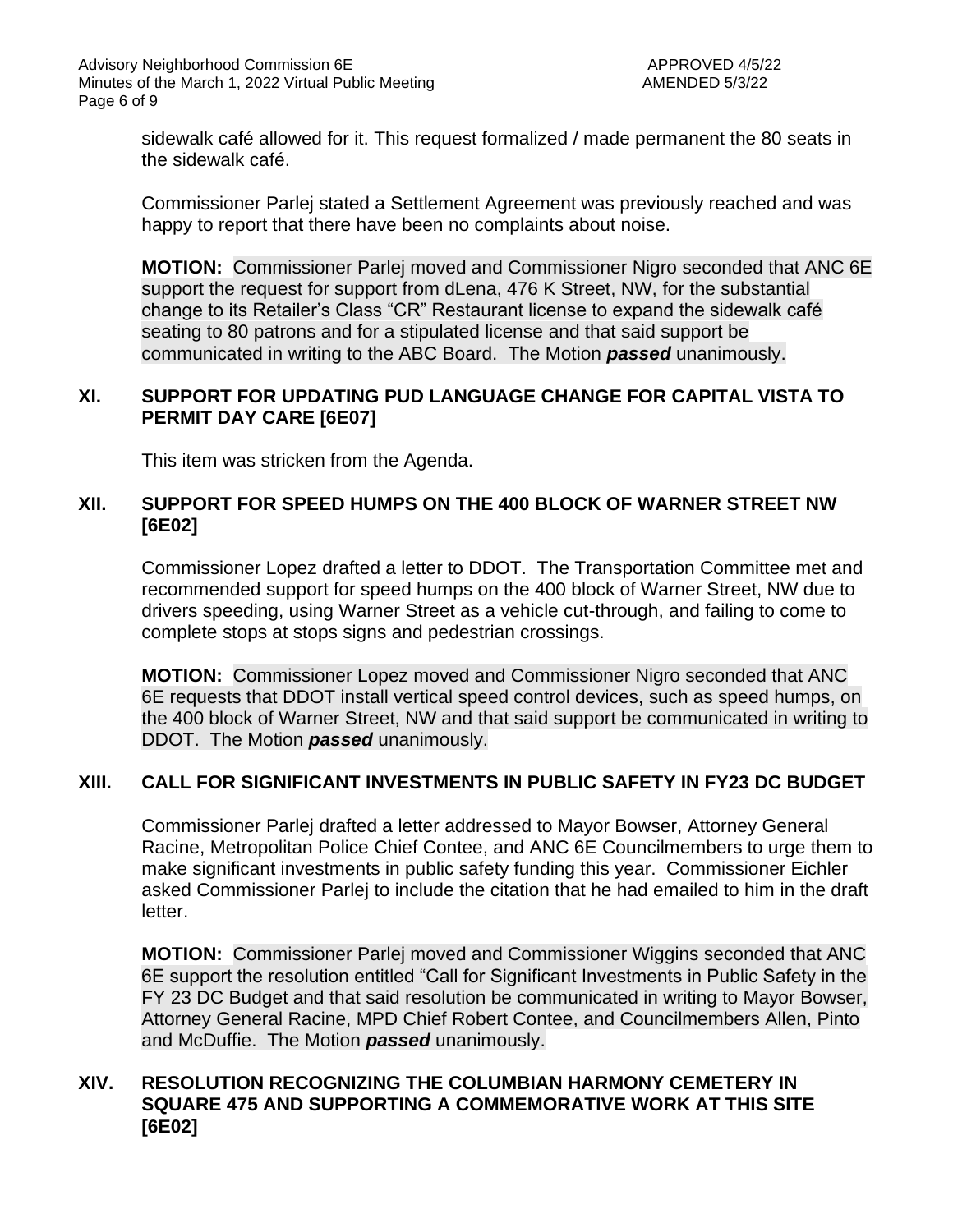Commissioner Lopez drafted a resolution to Mayor Bowser calling for the recognition of the Columbian Harmony Cemetery in Square 475 and Supporting a Commemorative Work at this Site.

Shaw Main Street's Alex Lopez and Gretchen Wharton expressed support for the resolution.

Community Q&A:

**o** Berin Szoka: Lived on the block where the Columbian Harmony Cemetery was. We are all very supportive of the memorial. What will the ANC do to advocate for raising awareness of the cemetery in DC? Having a memorial is not enough. We should lobby the city to include this in materials about DC history.

**MOTION:** Commissioner Lopez moved and Commissioner Wiggins seconded that ANC 6E adopt the resolution recognizing the Columbian Harmony Cemetery as circulated to the Commission and communicate that resolution to Mayor Bowser. The Motion *passed* unanimously.

## **XV. UPDATE FROM WARD 2 ANC REDISTRICTING TASK FORCE**

Representatives Present: Gretchen Wharton and Ankit Jain, Members of Ward 2 ANC Redistricting Task Force

Gretchen Wharton and Ankit Jain provided a slide presentation and discussed three (3) proposed maps.

A question and answer period followed.

Commissioner Eichler stated he likes the mission statement of Map #2.

Commissioner Lopez stated it is important the SMDs carry the same weight.

Community Q&A:

- **o** Anonymous: It looks like there are some presumptions that Shaw/Mt. Vernon will be in an ANC together (north of K and east of  $9<sup>th</sup>/11<sup>th</sup>$  Streets) and the only discussion is modest alternatives to SMD boundaries. When were those decisions made? For example, what about North Logan/North Shaw being an ANC, and South Logan/Mt. Vernon (just as an example)? What are the restrictions for proposed maps?
- **o** Berin Szoka: Is it common practice for ANCs to have an even number of commissioners? Odd numbers would avoid regular deadlocks.
- **o** John Shaw: Do we assume that Ward divisions are now absolutely set?
- **o** Wiltberger as a Ward boundary/division is not very appropriate. 7<sup>th</sup> Street and Florida would be more reasonable.
- **o** Philip May: I want to voice support for Gretchen's map. Keeping the area north of Rhode Island Avenue together is great.
- **o** Pleasant Mann: On taking a different approach to Mount Vernon, there was an earlier proposal to incorporate parts of downtown, but the people in ANC 2C didn't like it.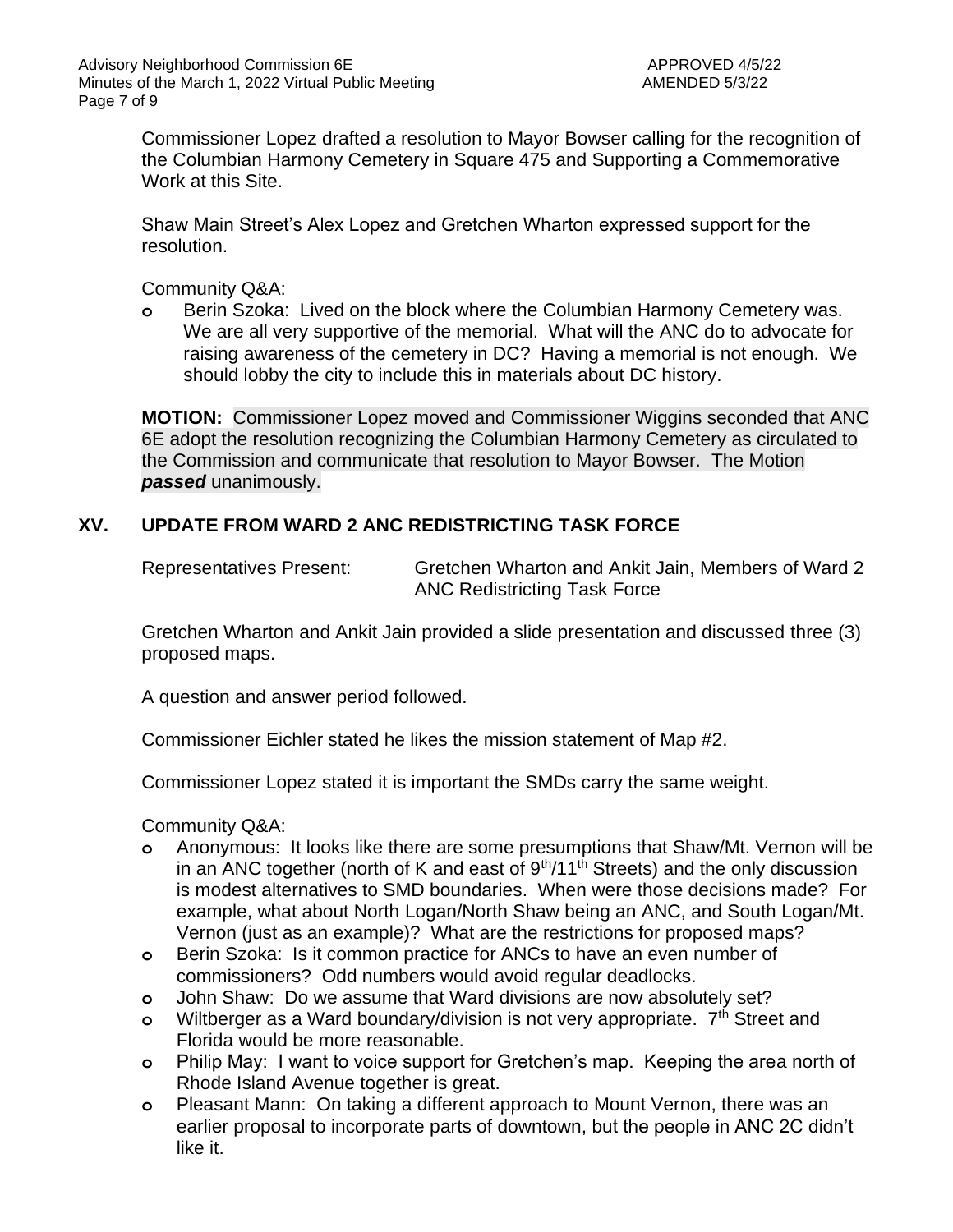\*Full presentation will be uploaded to the ANC 6E website.

## **XVI. UPDATE FROM WARD 6 ANC REDISTRICTING TASK FORCE**

Representative Present: Ivan Frishberg, Amalgamated Bank

Mr. Frishberg referenced a presentation on Councilmember Allen's website. Page 5, 6E06 largely unpopulated; Ward 6/Ward 8 joint ward Navy Yard commission.

\*Full presentation will be uploaded to the ANC 6E website.

Commissioner Parlej noted that the new proposed 6E02 was a very small geographic area. He also noted that the 400 block of K Street should stay united within a single Single Member District (SMD) rather than being split between two new proposed SMDs (6E05 & 6E01).

#### **XVII. ROCK AND ROLL HALF MARATHON UPDATE**

Diane Thomas did not join the call.

## **XVIII. APPROVAL OF TREASURER'S REPORT**

**MOTION:** Commissioner Wiggins moved and Commissioner Blackson seconded to accept the Treasurer's Report reflecting a closing balance in the checking account as of February 28, 2022 of \$56,081.48. The Motion *passed* unanimously.

#### **XIX. APPROVAL OF EXPENSES**

- **1. MOTION:** Commissioner Wiggins moved and Commissioner Parlej seconded to reimburse Commissioner Nigro in the amount of \$18.66 for copying expenses for the Agenda. The Motion *passed* unanimously.
- **2. MOTION:** Commissioner Wiggins moved and Commissioner Parlej seconded to approve for payment the invoice in the amount of \$250.00 submitted by Karen Jehle for Minutes of the 3/1/22 meeting and website maintenance. The Motion *passed* unanimously.
- **3. MOTION:** Commissioner Wiggins moved and Commissioner Nigro seconded to reimburse Commissioner Wiggins \$12.00 for the increase in cost for the Post Office Box (\$424.00 was previously approved, but the actual cost was \$436.00). The Motion **passed** unanimously.
- **4. MOTION:** Commissioner Eichler moved and Commissioner Blackson seconded to reimburse Commissioner Eichler for the Zoom invoice in the amount of \$99.63. The Motion passed unanimously.

#### **XX. ANNOUNCEMENTS**